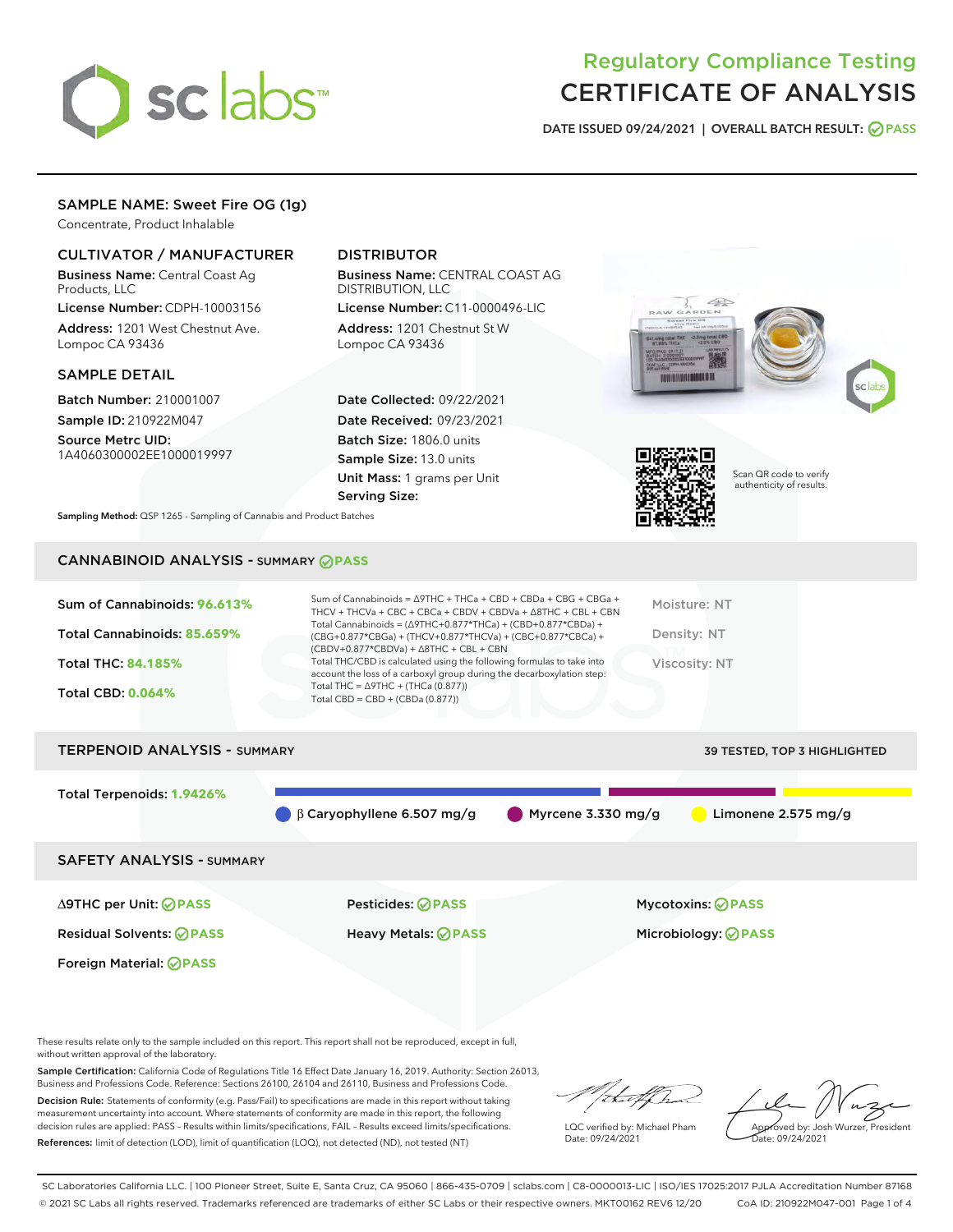



SWEET FIRE OG (1G) | DATE ISSUED 09/24/2021 | OVERALL BATCH RESULT: @ PASS

#### CANNABINOID TEST RESULTS - 09/24/2021 2 PASS

Tested by high-performance liquid chromatography with diode-array detection (HPLC-DAD). **Method:** QSP 1157 - Analysis of Cannabinoids by HPLC-DAD

TOTAL CANNABINOIDS: **85.659%** Total Cannabinoids (Total THC) + (Total CBD) +

(Total CBG) + (Total THCV) + (Total CBC) + (Total CBDV) + ∆8THC + CBL + CBN

TOTAL THC: **84.185%** Total THC (∆9THC+0.877\*THCa)

TOTAL CBD: **0.064%**

Total CBD (CBD+0.877\*CBDa)

TOTAL CBG: 0.92% Total CBG (CBG+0.877\*CBGa)

TOTAL THCV: 0.29% Total THCV (THCV+0.877\*THCVa)

TOTAL CBC: 0.20% Total CBC (CBC+0.877\*CBCa)

TOTAL CBDV: ND Total CBDV (CBDV+0.877\*CBDVa)

| <b>COMPOUND</b> | LOD/LOQ<br>(mg/g)          | <b>MEASUREMENT</b><br><b>UNCERTAINTY</b><br>(mg/g) | <b>RESULT</b><br>(mg/g) | <b>RESULT</b><br>(%) |
|-----------------|----------------------------|----------------------------------------------------|-------------------------|----------------------|
| <b>THCa</b>     | 0.05/0.14                  | ±22.497                                            | 875.37                  | 87.537               |
| <b>A9THC</b>    | 0.06 / 0.26                | ±2.551                                             | 74.15                   | 7.415                |
| <b>CBGa</b>     | 0.1 / 0.2                  | $\pm 0.45$                                         | 8.7                     | 0.87                 |
| <b>THCVa</b>    | 0.07/0.20                  | ±0.158                                             | 3.31                    | 0.331                |
| <b>CBCa</b>     | 0.07/0.28                  | ±0.111                                             | 2.28                    | 0.228                |
| <b>CBG</b>      | 0.06/0.19                  | ±0.063                                             | 1.59                    | 0.159                |
| <b>CBDa</b>     | 0.02/0.19                  | ±0.021                                             | 0.73                    | 0.073                |
| A8THC           | 0.1/0.4                    | N/A                                                | <b>ND</b>               | <b>ND</b>            |
| <b>THCV</b>     | 0.1/0.2                    | N/A                                                | <b>ND</b>               | <b>ND</b>            |
| <b>CBD</b>      | 0.07/0.29                  | N/A                                                | <b>ND</b>               | <b>ND</b>            |
| <b>CBDV</b>     | 0.04 / 0.15                | N/A                                                | <b>ND</b>               | <b>ND</b>            |
| <b>CBDVa</b>    | 0.03/0.53                  | N/A                                                | <b>ND</b>               | <b>ND</b>            |
| <b>CBL</b>      | 0.06 / 0.24                | N/A                                                | <b>ND</b>               | <b>ND</b>            |
| <b>CBN</b>      | 0.1/0.3                    | N/A                                                | <b>ND</b>               | <b>ND</b>            |
| <b>CBC</b>      | 0.2 / 0.5                  | N/A                                                | <b>ND</b>               | <b>ND</b>            |
|                 | <b>SUM OF CANNABINOIDS</b> |                                                    | 966.13 mg/g             | 96.613%              |

#### **UNIT MASS: 1 grams per Unit**

| ∆9THC per Unit                        | 1120 per-package limit     | 74.15 mg/unit<br><b>PASS</b> |
|---------------------------------------|----------------------------|------------------------------|
| <b>Total THC per Unit</b>             |                            | 841.85 mg/unit               |
| <b>CBD per Unit</b>                   |                            | <b>ND</b>                    |
| <b>Total CBD per Unit</b>             |                            | $0.64$ mg/unit               |
| Sum of Cannabinoids<br>per Unit       |                            | 966.13 mg/unit               |
| <b>Total Cannabinoids</b><br>per Unit |                            | 856.59 mg/unit               |
| <b>MOISTURE TEST RESULT</b>           | <b>DENSITY TEST RESULT</b> | <b>VISCOSITY TEST RESULT</b> |

Not Tested

Not Tested

Not Tested

#### TERPENOID TEST RESULTS - 09/24/2021

Terpene analysis utilizing gas chromatography-flame ionization detection (GC-FID). **Method:** QSP 1192 - Analysis of Terpenoids by GC-FID

| <b>COMPOUND</b>         | LOD/LOQ<br>(mg/g) | <b>MEASUREMENT</b><br><b>UNCERTAINTY</b><br>(mg/g) | <b>RESULT</b><br>(mg/g)                         | <b>RESULT</b><br>$(\%)$ |
|-------------------------|-------------------|----------------------------------------------------|-------------------------------------------------|-------------------------|
| $\beta$ Caryophyllene   | 0.004 / 0.012     | ±0.2316                                            | 6.507                                           | 0.6507                  |
| <b>Myrcene</b>          | 0.008 / 0.025     | ±0.0430                                            | 3.330                                           | 0.3330                  |
| Limonene                | 0.005 / 0.016     | ±0.0368                                            | 2.575                                           | 0.2575                  |
| $\alpha$ Humulene       | 0.009/0.029       | ±0.0716                                            | 2.230                                           | 0.2230                  |
| Linalool                | 0.009 / 0.032     | ±0.0410                                            | 1.078                                           | 0.1078                  |
| $\alpha$ Bisabolol      | 0.008 / 0.026     | ±0.0350                                            | 0.655                                           | 0.0655                  |
| <b>Terpineol</b>        | 0.016 / 0.055     | ±0.0286                                            | 0.465                                           | 0.0465                  |
| $\beta$ Pinene          | 0.004 / 0.014     | ±0.0049                                            | 0.424                                           | 0.0424                  |
| $\alpha$ Pinene         | 0.005 / 0.017     | ±0.0036                                            | 0.423                                           | 0.0423                  |
| Fenchol                 | 0.010 / 0.034     | ±0.0160                                            | 0.414                                           | 0.0414                  |
| Terpinolene             | 0.008 / 0.026     | ±0.0084                                            | 0.411                                           | 0.0411                  |
| trans-β-Farnesene       | 0.008 / 0.025     | ±0.0134                                            | 0.378                                           | 0.0378                  |
| Caryophyllene<br>Oxide  | 0.010 / 0.033     | ±0.0072                                            | 0.156                                           | 0.0156                  |
| Ocimene                 | 0.011 / 0.038     | ±0.0048                                            | 0.148                                           | 0.0148                  |
| <b>Borneol</b>          | 0.005 / 0.016     | ±0.0050                                            | 0.120                                           | 0.0120                  |
| Geraniol                | 0.002 / 0.007     | ±0.0025                                            | 0.056                                           | 0.0056                  |
| Camphene                | 0.005 / 0.015     | ±0.0005                                            | 0.041                                           | 0.0041                  |
| Citronellol             | 0.003 / 0.010     | ±0.0007                                            | 0.015                                           | 0.0015                  |
| $\alpha$ Phellandrene   | 0.006 / 0.020     | N/A                                                | <loq< th=""><th><loq< th=""></loq<></th></loq<> | <loq< th=""></loq<>     |
| $\alpha$ Terpinene      | 0.005 / 0.017     | N/A                                                | <loq< th=""><th><loq< th=""></loq<></th></loq<> | <loq< th=""></loq<>     |
| $\gamma$ Terpinene      | 0.006 / 0.018     | N/A                                                | <loq< th=""><th><loq< th=""></loq<></th></loq<> | <loq< th=""></loq<>     |
| Sabinene Hydrate        | 0.006 / 0.022     | N/A                                                | <loq< th=""><th><loq< th=""></loq<></th></loq<> | <loq< th=""></loq<>     |
| Fenchone                | 0.009 / 0.028     | N/A                                                | <loq< th=""><th><loq< th=""></loq<></th></loq<> | <loq< th=""></loq<>     |
| Nerol                   | 0.003 / 0.011     | N/A                                                | <loq< th=""><th><loq< th=""></loq<></th></loq<> | <loq< th=""></loq<>     |
| Guaiol                  | 0.009 / 0.030     | N/A                                                | <loq< th=""><th><loq< th=""></loq<></th></loq<> | <loq< th=""></loq<>     |
| Sabinene                | 0.004 / 0.014     | N/A                                                | ND                                              | <b>ND</b>               |
| 3 Carene                | 0.005 / 0.018     | N/A                                                | <b>ND</b>                                       | <b>ND</b>               |
| p-Cymene                | 0.005 / 0.016     | N/A                                                | <b>ND</b>                                       | <b>ND</b>               |
| Eucalyptol              | 0.006 / 0.018     | N/A                                                | ND                                              | <b>ND</b>               |
| (-)-Isopulegol          | 0.005 / 0.016     | N/A                                                | ND                                              | ND                      |
| Camphor                 | 0.006 / 0.019     | N/A                                                | ND                                              | ND                      |
| Isoborneol              | 0.004 / 0.012     | N/A                                                | ND                                              | ND                      |
| Menthol                 | 0.008 / 0.025     | N/A                                                | ND                                              | ND                      |
| R-(+)-Pulegone          | 0.003 / 0.011     | N/A                                                | ND                                              | <b>ND</b>               |
| <b>Geranyl Acetate</b>  | 0.004 / 0.014     | N/A                                                | ND                                              | ND                      |
| $\alpha$ Cedrene        | 0.005 / 0.016     | N/A                                                | ND                                              | ND                      |
| Valencene               | 0.009 / 0.030     | N/A                                                | ND                                              | ND                      |
| Nerolidol               | 0.009 / 0.028     | N/A                                                | ND                                              | ND                      |
| Cedrol                  | 0.008 / 0.027     | N/A                                                | ND                                              | ND                      |
| <b>TOTAL TERPENOIDS</b> |                   |                                                    | 19.426 mg/g                                     | 1.9426%                 |

SC Laboratories California LLC. | 100 Pioneer Street, Suite E, Santa Cruz, CA 95060 | 866-435-0709 | sclabs.com | C8-0000013-LIC | ISO/IES 17025:2017 PJLA Accreditation Number 87168 © 2021 SC Labs all rights reserved. Trademarks referenced are trademarks of either SC Labs or their respective owners. MKT00162 REV6 12/20 CoA ID: 210922M047-001 Page 2 of 4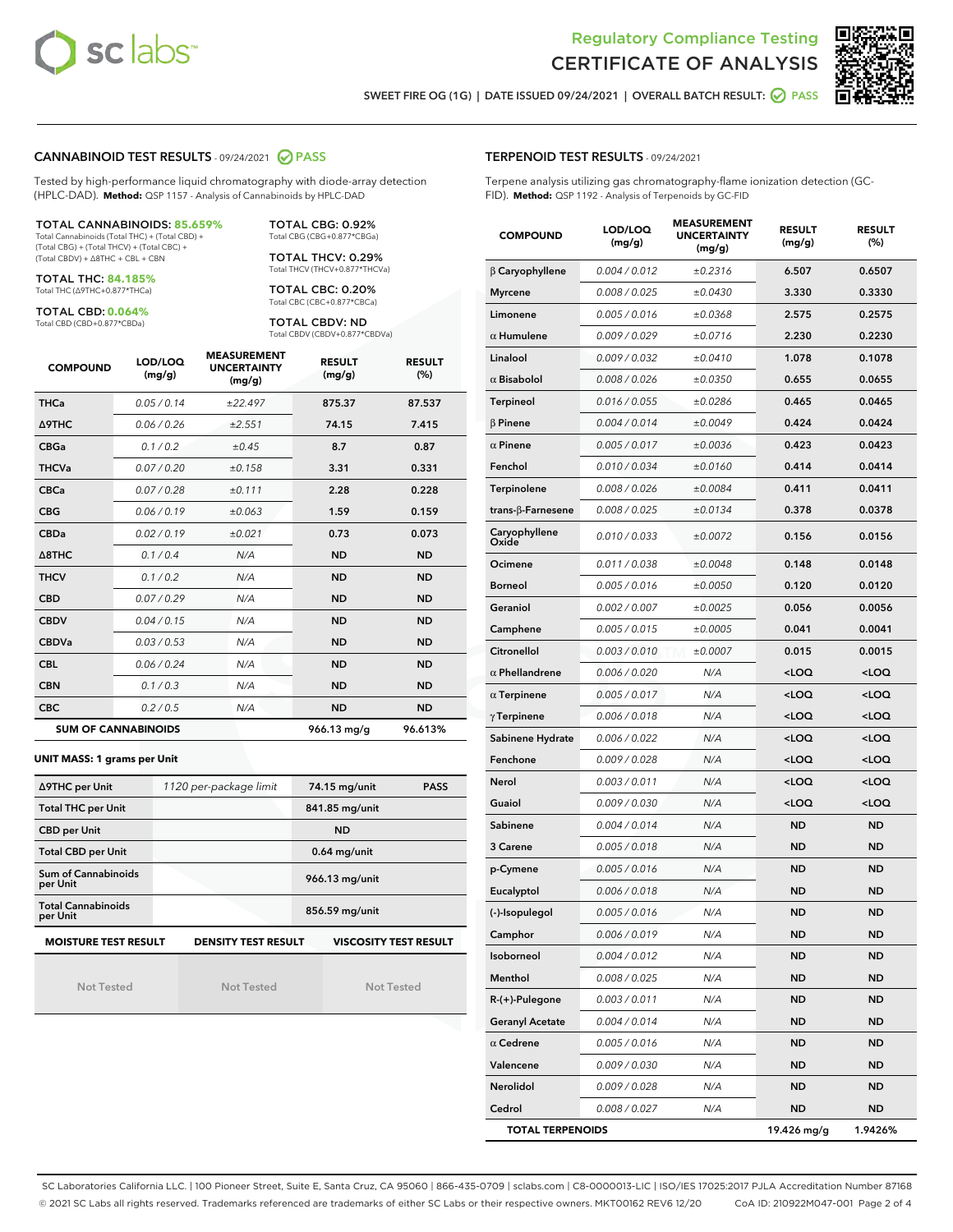



SWEET FIRE OG (1G) | DATE ISSUED 09/24/2021 | OVERALL BATCH RESULT: O PASS

## CATEGORY 1 PESTICIDE TEST RESULTS - 09/24/2021 2 PASS

Pesticide and plant growth regulator analysis utilizing high-performance liquid chromatography-mass spectrometry (HPLC-MS) or gas chromatography-mass spectrometry (GC-MS). \*GC-MS utilized where indicated. **Method:** QSP 1212 - Analysis of Pesticides and Mycotoxins by LC-MS or QSP 1213 - Analysis of Pesticides by GC-MS

| <b>COMPOUND</b>             | LOD/LOQ<br>$(\mu g/g)$ | <b>ACTION</b><br><b>LIMIT</b><br>$(\mu g/g)$ | <b>MEASUREMENT</b><br><b>UNCERTAINTY</b><br>$(\mu g/g)$ | <b>RESULT</b><br>$(\mu g/g)$ | <b>RESULT</b> |
|-----------------------------|------------------------|----------------------------------------------|---------------------------------------------------------|------------------------------|---------------|
| Aldicarb                    | 0.03/0.08              | $>$ LOD                                      | N/A                                                     | <b>ND</b>                    | <b>PASS</b>   |
| Carbofuran                  | 0.02 / 0.05            | $\ge$ LOD                                    | N/A                                                     | <b>ND</b>                    | <b>PASS</b>   |
| Chlordane*                  | 0.03/0.08              | $>$ LOD                                      | N/A                                                     | <b>ND</b>                    | <b>PASS</b>   |
| Chlorfenapyr*               | 0.03 / 0.10            | $\ge$ LOD                                    | N/A                                                     | <b>ND</b>                    | <b>PASS</b>   |
| Chlorpyrifos                | 0.02 / 0.06            | $\ge$ LOD                                    | N/A                                                     | <b>ND</b>                    | <b>PASS</b>   |
| Coumaphos                   | 0.02 / 0.07            | $\ge$ LOD                                    | N/A                                                     | <b>ND</b>                    | <b>PASS</b>   |
| Daminozide                  | 0.02 / 0.07            | $\ge$ LOD                                    | N/A                                                     | <b>ND</b>                    | <b>PASS</b>   |
| <b>DDVP</b><br>(Dichlorvos) | 0.03/0.09              | $\ge$ LOD                                    | N/A                                                     | <b>ND</b>                    | <b>PASS</b>   |
| <b>Dimethoate</b>           | 0.03/0.08              | $\ge$ LOD                                    | N/A                                                     | <b>ND</b>                    | <b>PASS</b>   |
| Ethoprop(hos)               | 0.03/0.10              | $\ge$ LOD                                    | N/A                                                     | <b>ND</b>                    | <b>PASS</b>   |
| Etofenprox                  | 0.02 / 0.06            | $\ge$ LOD                                    | N/A                                                     | <b>ND</b>                    | <b>PASS</b>   |
| Fenoxycarb                  | 0.03 / 0.08            | $\ge$ LOD                                    | N/A                                                     | <b>ND</b>                    | <b>PASS</b>   |
| Fipronil                    | 0.03/0.08              | $>$ LOD                                      | N/A                                                     | <b>ND</b>                    | <b>PASS</b>   |
| Imazalil                    | 0.02 / 0.06            | $\ge$ LOD                                    | N/A                                                     | <b>ND</b>                    | <b>PASS</b>   |
| Methiocarb                  | 0.02 / 0.07            | $\ge$ LOD                                    | N/A                                                     | <b>ND</b>                    | <b>PASS</b>   |
| Methyl<br>parathion         | 0.03/0.10              | $\ge$ LOD                                    | N/A                                                     | <b>ND</b>                    | <b>PASS</b>   |
| <b>Mevinphos</b>            | 0.03/0.09              | $\ge$ LOD                                    | N/A                                                     | <b>ND</b>                    | <b>PASS</b>   |
| Paclobutrazol               | 0.02 / 0.05            | $>$ LOD                                      | N/A                                                     | <b>ND</b>                    | <b>PASS</b>   |
| Propoxur                    | 0.03/0.09              | $\ge$ LOD                                    | N/A                                                     | <b>ND</b>                    | <b>PASS</b>   |
| Spiroxamine                 | 0.03 / 0.08            | $\ge$ LOD                                    | N/A                                                     | <b>ND</b>                    | <b>PASS</b>   |
| Thiacloprid                 | 0.03/0.10              | $\ge$ LOD                                    | N/A                                                     | <b>ND</b>                    | <b>PASS</b>   |
|                             |                        |                                              |                                                         |                              |               |

#### CATEGORY 2 PESTICIDE TEST RESULTS - 09/24/2021 @ PASS

| <b>COMPOUND</b>          | LOD/LOO<br>$(\mu g/g)$ | <b>ACTION</b><br>LIMIT<br>$(\mu g/g)$ | <b>MEASUREMENT</b><br><b>UNCERTAINTY</b><br>$(\mu g/g)$ | <b>RESULT</b><br>$(\mu g/g)$ | <b>RESULT</b> |  |
|--------------------------|------------------------|---------------------------------------|---------------------------------------------------------|------------------------------|---------------|--|
| Abamectin                | 0.03/0.10              | 0.1                                   | N/A                                                     | <b>ND</b>                    | <b>PASS</b>   |  |
| Acephate                 | 0.02/0.07              | 0.1                                   | N/A                                                     | <b>ND</b>                    | <b>PASS</b>   |  |
| Acequinocyl              | 0.02/0.07              | 0.1                                   | N/A                                                     | <b>ND</b>                    | <b>PASS</b>   |  |
| Acetamiprid              | 0.02 / 0.05            | 0.1                                   | N/A                                                     | <b>ND</b>                    | <b>PASS</b>   |  |
| Azoxystrobin             | 0.02/0.07              | 0.1                                   | N/A                                                     | <b>ND</b>                    | <b>PASS</b>   |  |
| <b>Bifenazate</b>        | 0.01 / 0.04            | 0.1                                   | N/A                                                     | <b>ND</b>                    | <b>PASS</b>   |  |
| <b>Bifenthrin</b>        | 0.02 / 0.05            | 3                                     | N/A                                                     | <b>ND</b>                    | <b>PASS</b>   |  |
| <b>Boscalid</b>          | 0.03/0.09              | 0.1                                   | N/A                                                     | <b>ND</b>                    | <b>PASS</b>   |  |
| Captan                   | 0.19/0.57              | 0.7                                   | N/A                                                     | <b>ND</b>                    | <b>PASS</b>   |  |
| Carbaryl                 | 0.02/0.06              | 0.5                                   | N/A                                                     | <b>ND</b>                    | <b>PASS</b>   |  |
| Chlorantranilip-<br>role | 0.04/0.12              | 10                                    | N/A                                                     | <b>ND</b>                    | <b>PASS</b>   |  |
| Clofentezine             | 0.03/0.09              | 0.1                                   | N/A                                                     | <b>ND</b>                    | <b>PASS</b>   |  |

|  | <b>CATEGORY 2 PESTICIDE TEST RESULTS</b> - 09/24/2021 continued |  |  |  |
|--|-----------------------------------------------------------------|--|--|--|
|--|-----------------------------------------------------------------|--|--|--|

| <b>COMPOUND</b>               | LOD/LOQ<br>(µg/g) | <b>ACTION</b><br>LIMIT<br>$(\mu g/g)$ | <b>MEASUREMENT</b><br><b>UNCERTAINTY</b><br>$(\mu g/g)$ | <b>RESULT</b><br>(µg/g) | <b>RESULT</b> |
|-------------------------------|-------------------|---------------------------------------|---------------------------------------------------------|-------------------------|---------------|
| Cyfluthrin                    | 0.12 / 0.38       | 2                                     | N/A                                                     | ND                      | <b>PASS</b>   |
| Cypermethrin                  | 0.11 / 0.32       | 1                                     | N/A                                                     | ND                      | <b>PASS</b>   |
| Diazinon                      | 0.02 / 0.05       | 0.1                                   | N/A                                                     | ND                      | <b>PASS</b>   |
| Dimethomorph                  | 0.03 / 0.09       | $\overline{2}$                        | N/A                                                     | <b>ND</b>               | <b>PASS</b>   |
| Etoxazole                     | 0.02 / 0.06       | 0.1                                   | N/A                                                     | ND                      | <b>PASS</b>   |
| Fenhexamid                    | 0.03 / 0.09       | 0.1                                   | N/A                                                     | ND                      | <b>PASS</b>   |
| Fenpyroximate                 | 0.02 / 0.06       | 0.1                                   | N/A                                                     | ND                      | <b>PASS</b>   |
| Flonicamid                    | 0.03 / 0.10       | 0.1                                   | N/A                                                     | <b>ND</b>               | <b>PASS</b>   |
| Fludioxonil                   | 0.03 / 0.10       | 0.1                                   | N/A                                                     | ND                      | <b>PASS</b>   |
| Hexythiazox                   | 0.02 / 0.07       | 0.1                                   | N/A                                                     | <b>ND</b>               | <b>PASS</b>   |
| Imidacloprid                  | 0.04 / 0.11       | 5                                     | N/A                                                     | <b>ND</b>               | <b>PASS</b>   |
| Kresoxim-methyl               | 0.02 / 0.07       | 0.1                                   | N/A                                                     | ND                      | <b>PASS</b>   |
| Malathion                     | 0.03 / 0.09       | 0.5                                   | N/A                                                     | <b>ND</b>               | <b>PASS</b>   |
| Metalaxyl                     | 0.02 / 0.07       | $\overline{c}$                        | N/A                                                     | <b>ND</b>               | <b>PASS</b>   |
| Methomyl                      | 0.03 / 0.10       | $\mathcal{I}$                         | N/A                                                     | ND                      | <b>PASS</b>   |
| Myclobutanil                  | 0.03 / 0.09       | 0.1                                   | N/A                                                     | <b>ND</b>               | <b>PASS</b>   |
| Naled                         | 0.02 / 0.07       | 0.1                                   | N/A                                                     | <b>ND</b>               | <b>PASS</b>   |
| Oxamyl                        | 0.04 / 0.11       | 0.5                                   | N/A                                                     | ND                      | <b>PASS</b>   |
| Pentachloronitro-<br>benzene* | 0.03 / 0.09       | 0.1                                   | N/A                                                     | <b>ND</b>               | <b>PASS</b>   |
| Permethrin                    | 0.04 / 0.12       | 0.5                                   | N/A                                                     | <b>ND</b>               | <b>PASS</b>   |
| Phosmet                       | 0.03 / 0.10       | 0.1                                   | N/A                                                     | ND                      | <b>PASS</b>   |
| Piperonylbu-<br>toxide        | 0.02 / 0.07       | 3                                     | N/A                                                     | <b>ND</b>               | <b>PASS</b>   |
| Prallethrin                   | 0.03 / 0.08       | 0.1                                   | N/A                                                     | ND                      | <b>PASS</b>   |
| Propiconazole                 | 0.02 / 0.07       | 0.1                                   | N/A                                                     | ND                      | <b>PASS</b>   |
| Pyrethrins                    | 0.04 / 0.12       | 0.5                                   | N/A                                                     | ND                      | <b>PASS</b>   |
| Pyridaben                     | 0.02 / 0.07       | 0.1                                   | N/A                                                     | <b>ND</b>               | <b>PASS</b>   |
| Spinetoram                    | 0.02 / 0.07       | 0.1                                   | N/A                                                     | ND                      | <b>PASS</b>   |
| Spinosad                      | 0.02 / 0.07       | 0.1                                   | N/A                                                     | <b>ND</b>               | <b>PASS</b>   |
| Spiromesifen                  | 0.02 / 0.05       | 0.1                                   | N/A                                                     | ND                      | <b>PASS</b>   |
| Spirotetramat                 | 0.02 / 0.06       | 0.1                                   | N/A                                                     | ND                      | <b>PASS</b>   |
| Tebuconazole                  | 0.02 / 0.07       | 0.1                                   | N/A                                                     | <b>ND</b>               | <b>PASS</b>   |
| Thiamethoxam                  | 0.03 / 0.10       | 5                                     | N/A                                                     | ND                      | <b>PASS</b>   |
| Trifloxystrobin               | 0.03 / 0.08       | 0.1                                   | N/A                                                     | <b>ND</b>               | <b>PASS</b>   |

SC Laboratories California LLC. | 100 Pioneer Street, Suite E, Santa Cruz, CA 95060 | 866-435-0709 | sclabs.com | C8-0000013-LIC | ISO/IES 17025:2017 PJLA Accreditation Number 87168 © 2021 SC Labs all rights reserved. Trademarks referenced are trademarks of either SC Labs or their respective owners. MKT00162 REV6 12/20 CoA ID: 210922M047-001 Page 3 of 4